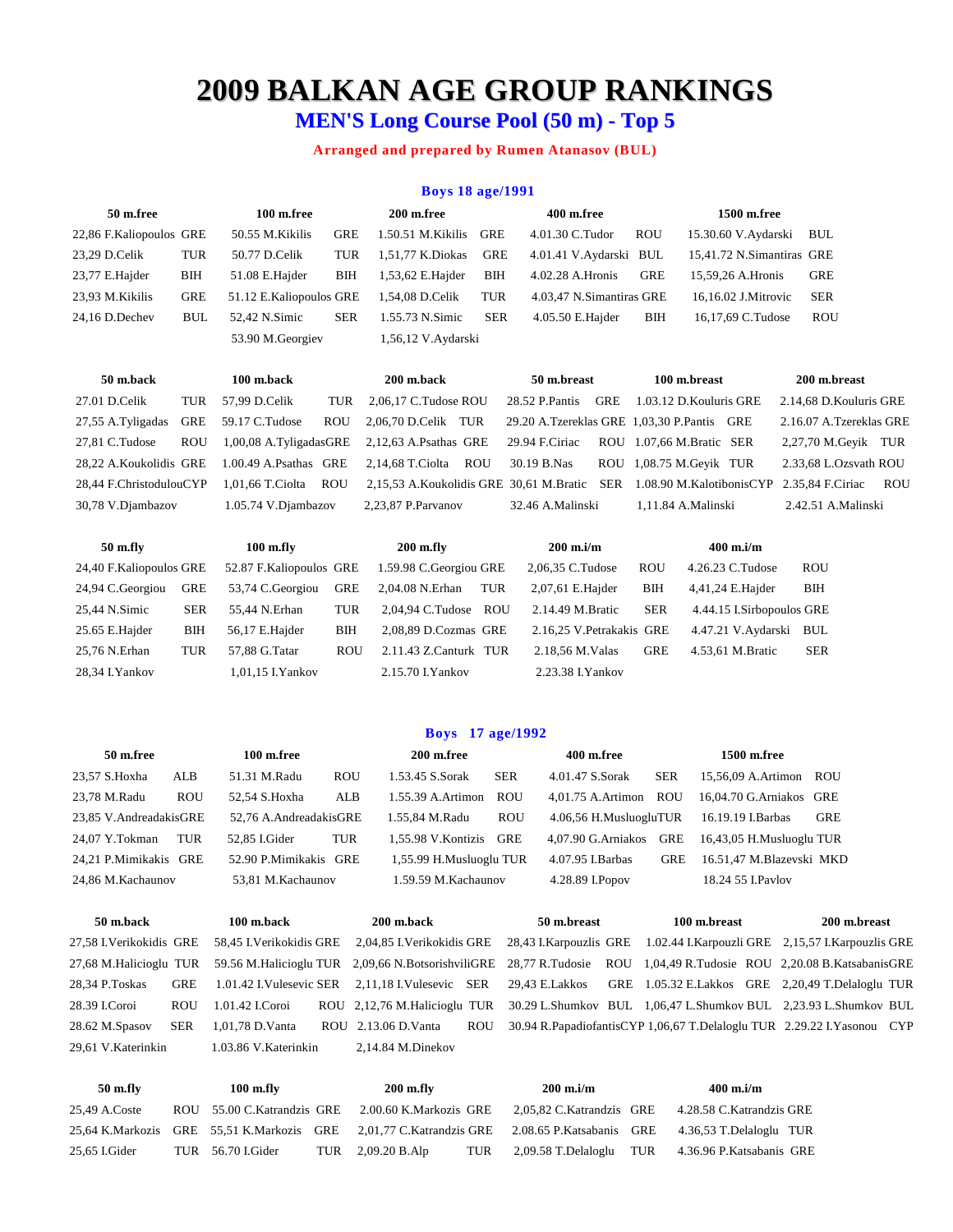| 27.43 S. Georgiev                       | 1.02.22 M.Adamov  | 2.25.26 N.Eftimov           | 2,19,40 M.Kachaunov         |     | 5.12.99 I.Popov         |            |
|-----------------------------------------|-------------------|-----------------------------|-----------------------------|-----|-------------------------|------------|
| 26,05 N.Saltsoglidis GRE 58.20 M.Spasov |                   | SER 2.11.62 M.Blazevski MKD | 2.14.01 M.Spasov            | SER | 4,47,40 V.Zinca         | <b>ROU</b> |
| 25,80 M.Radu                            | ROU 57.61 A.Coste | ROU 2,10,57 V.Zinca         | ROU 2.13,94 A.Kirakoyan CYP |     | 4.46,81 M.Blazevski MKD |            |

### **Boys 16 age/ 1993**

| 50 m.free<br>100 m.free        |                               | 200 m.free                         | 400 m.free                         | 1500 m.free                        |
|--------------------------------|-------------------------------|------------------------------------|------------------------------------|------------------------------------|
| 23,66 V.Stepanovic SER         | 50.58 V.Stepanovic SER        | 1.53.34 E. Yildirimer TUR          | 3.57.57 E. Yildirimer TUR          | 15.40.43 E. Yildirimer TUR         |
| TUR<br>24.60 K.Eser            | <b>TUR</b><br>53.11 B.Coskun  | TUR<br>1.53.54 B.Coskun            | <b>GRE</b><br>$4,01,30$ K. Ayfadis | 15.57.10 K. Ayfadis<br>GRE         |
| 24,62 I.EngonopoulosGRE        | 53,21 I. Engonopoulos GRE     | <b>GRE</b><br>$1,55,02$ K. Ayfadis | 4,08,45 G. AnanostopoulosGRE       | 16.22,52 G.AnanostopoulosGRE       |
| <b>CYP</b><br>24,72 C.Orphanos | <b>SER</b><br>53.73 M.Senicar | <b>ROU</b><br>1.56,43 H.Cristea    | <b>ROU</b><br>4.08.70 H.Cristea    | 16.46,22 M.Spalatelu<br><b>ROU</b> |
| 24,82 G.Paliogiorgos GRE       | 53.73 E. Yidirimer<br>TUR     | 1,56.76 V.Stepanovic SER           | 4.15.38 M.Spalatelu<br><b>ROU</b>  | <b>SER</b><br>17.01.13 M.Nikolic   |
| $25.07$ G. Gotev               | 54.85 M-A. Eftimov            | 2.03.15 M-A. Eftimov               | $4.24.87$ S. Budinov               | 17,58,47 K.Mudev                   |
|                                |                               |                                    |                                    |                                    |
| 50 m.back                      | 100 m.back                    | 200 m.back                         | 50 m.berast                        | 100 m.breast<br>200 m.breast       |

27.70 A.Theocharidis GRE 59,61 A.TheocharidisGRE 2.08.42 G.Karras GRE 29,71 P.Samilidis GRE 1,04,13 P.Samilidis GRE 2,17,92 P.Samilidis GRE 27,97 V.Stepanovic SER 59,91 P.Karras GRE 2.08.74 A.TheocharidisGRE 30,24 M.Smalis GRE 1,05.90 K.Eser TUR 2,24,72 M.Smalis GRE 27,98 I.Arabatzos GRE 1.00.17 G.Pala TUR 2,10,49 G.Cepisevski MKD 30,33 K.Eser TUR 1,06.89 M.Smalis GRE 2,27,45 K.Eser TUR 28,21 G.Pala TUR 1,00,73 A.Erdogan TUR 2.10.63 G.Pala TUR 30,65 D.Petrovski MKD 1.08.05 R.Asceric SER 2.30,69 D.PetrovskiMKD 28,52 A.Erdogan TUR 1,01,46 G.Cepisevski MKD 2,12,60 L.Alexiev BUL 31.07 R.Asceric SER 1.08.11 D.Petrovski MKD 2,32,69 B.Sendikici TUR

# 25,18 V.Stepanovic SER 54.08 V.Stepanovic SER 2.03.34 V.Stapanovic SER 2.06.62 P.Samilidis GRE 4,31,64 S.Hristopoulos GRE 25,61 I.Stratigos GRE 57,20 I.Statigos GRE 2,03,70 S.Hristopoulos GRE 2,12,61 N.Kanavaris GRE 4,41.08 S.Katsijanis GRE 26,36 R.Xyrafidis GRE 57,86 H.Cristea ROU 2.08.48 H.Cristea ROU 2,13,65 H.Cristea ROU 4,50,92 H.Cristea ROU 26,64 O.Zaykas CYP 58,23 E.Kalergis GRE 2.09.16 N.Kanavaris GRE 2,15,77 B.Coskun TUR 4,53,28 R.Duta ROU 26,95 H.Cristea ROU 59,36 K.Petrou CYP 2.14,75 K.Kostadinov BUL 2,16,50 T.Ates TUR 4,54,08 G.Cepisevski MKD

30,11 L.Alexiev 1,02,47 L.Alexiev 32,36 P.Arnaudov 1,11,88 P.Arnaudov 2.40.40 P.Arnaudov **50 m.fly 100 m.fly 200 m.fly 200 m.i/m 400 m.i/m**

| 2.06.62 P.Samilidis GF |    |
|------------------------|----|
| 2,12,61 N.Kanavaris GF |    |
| 2.13,65 H.Cristea      | RC |
| 2.15,77 B.Coskun       | Τl |
| 2.16.50 T.Ates         | TI |
| $2.16621 \pm 1.1$      |    |

27,46 K.Kostadinov 59,42 K.Kostadinov 2,16.63 L.Alexiev 4,59,19 L.Alexiev

### **Boys 15 age/ 1994**

| 50 m.free              |            | 100 m.free            |            | 200 m.free              |            | 400 m.free                  |     | 1500 m.free                                                    |     |
|------------------------|------------|-----------------------|------------|-------------------------|------------|-----------------------------|-----|----------------------------------------------------------------|-----|
| 24,94 A.DrakopoulosGRE |            | 52.33 A.Vazaios       | GRE        | 1.54.86 H.KarakaidosGRE |            | 4.10.10 H.Karakaidos GRE    |     | 16.31.62 N.Kiriatzopoulos GRE                                  |     |
| $25,10$ S.Mylonas      | <b>GRE</b> | 54.11 H.KarakaidosGRE |            | 1.55.41 A. Vazaios      | GRE        | 4.11.24 F.Marasli           | TUR | 16,33,12 F.Marasli                                             | TUR |
| 25,30 U.Erdogan        | TUR        | 54.95 B.Yilmaz        |            | TUR 1,57.51 B.Yilmaz    | TUR        | 4.11.42 N.KiriatzopoulosGRE |     | 16,35,93 N.Librakis                                            | GRE |
| 25,37 I.Barbu          | <b>ROU</b> | 55.26 I.Barbu         | <b>ROU</b> | 1.59.38 I.Barbu         | <b>ROU</b> | 4,11.49 N. Karap            | TUR | 16,49.34 N.Karap                                               | TUR |
| 25,50 D.Ciocan         | <b>ROU</b> | 55.37 D.Ciocan        | <b>ROU</b> | 1.59.64 D.Bayraktar TUR |            |                             |     | 4.13.39 I.HadzikonstantinouCYP 16.51.23 I.HadzikonstantinouCYP |     |
| 25,56 K.Krastev        |            | 56.18 K.Krastev       |            | 2,01,84 K.Krastev       |            | 4,23,97 K.Krastev           |     | 18,48,45 A.Matev                                               |     |
|                        |            |                       |            |                         |            |                             |     |                                                                |     |
|                        |            |                       |            |                         |            |                             |     |                                                                |     |

**50 m.back 100 m.back 200 m.back 50 m.breast 100 m.breast 200 m.breast**

27,06 A.Vazaios GRE 59,75 A.Vazaios GRE 2,05,60 A.Vazaios GRE 30,72 I.Barbu ROU 1.07,33 I.Barbu ROU 2,25,78 I.Barbu ROU 27,91 H.Karakaidos GRE 1.00.00 H.KarakaidosGRE 2.13,74 N.PetropoulosGRE 31.28 C.Rizan ROU 1,08.09 D.MladenovicSER 2,27,85 D.Yalcin TUR 28,78 C.Ungur ROU 1,02.13 N.Trajkovic SER 2.18,48 U.Erdogan TUR 31,52 U.Ekemen TUR 1.08.87 D.Yalcin TUR 2.28,44 D.Rizas GRE 29,30 V.Zofis CYP 1,02,61 U.Erdogan TUR 2.18.95 C.Ungur ROU 31.54 L.Fantou CYP 1,09.37 D.Rizas GRE 2.30.05 K.SimakosGRE 29,45 U.Erdogan TUR 1,02,89 C.Ungur ROU 2.18,95 M.Dautovic SER 31.58 M.Ali Tuna TUR 1.09.52 M.Ali Tuna TUR 2,33.20 C.Rizan ROU 31.86 B.Bojanov 1,08,71 Y.Tonov 2,29,75 Y.Tonov 33,40 V.Stefanov 1.12.77 V.Stefanov 2.36.00 V.Stefanov

| 50 m.fly                                |            | $100$ m.fly            |            | $200$ m.fly              |            | $200 \text{ m}$ .i/m                           |            | $400$ m.i/m             |     |
|-----------------------------------------|------------|------------------------|------------|--------------------------|------------|------------------------------------------------|------------|-------------------------|-----|
| 25.98 E.Theodoridis GRE 56.70 A.Vazaios |            |                        | <b>GRE</b> | 2.10.36 V.Karakaidos GRE |            | 2.05.37 A.Vazaios GRE!!!! 4.41.46 B.Yilmaz TUR |            |                         |     |
| 26.08 A.Zavalis                         | <b>CYP</b> | 58,27 E.TheodoridisGRE |            | 2.11,64 B.Hayirseven TUR |            | 2.11,61 N.Trajkovic SER                        |            | 4,41,49 A.Vazaios GRE   |     |
| 26,25 A. Vazaios                        | GRE        | 58.95 A.Zavalis        | <b>CYP</b> | 2.13.28 B.Ciocan         | <b>ROU</b> | 2.12.68 D.Kalatiris                            | GRE        | 4.44.88 E.Nakos         | GRE |
| 26,81 I.Barbu                           | <b>ROU</b> | 59.09 B.Hayirseven TUR |            | 2,13,81 A.Shahin         | TUR        | 2.13.10 B. Yilmaz                              | TUR        | 4.47.58 I.Mitrovic SER  |     |
| 26.94 D. Vukobrad SER                   |            | 59.78 I.Barbu          |            | 2.14.43 S.Kanas          | GRE        | 2.14.27 I.Mitrovic                             | <b>SER</b> | 4,49,32 N.Trajkovic SER |     |
| 29.18 D.Sherifoglu                      |            | 1.02.89 V.Yotov        |            | 2,18,58 V.Yotov          |            | 2.24.00 D.Krastanov                            |            | 5.04.79 V.Stefanov      |     |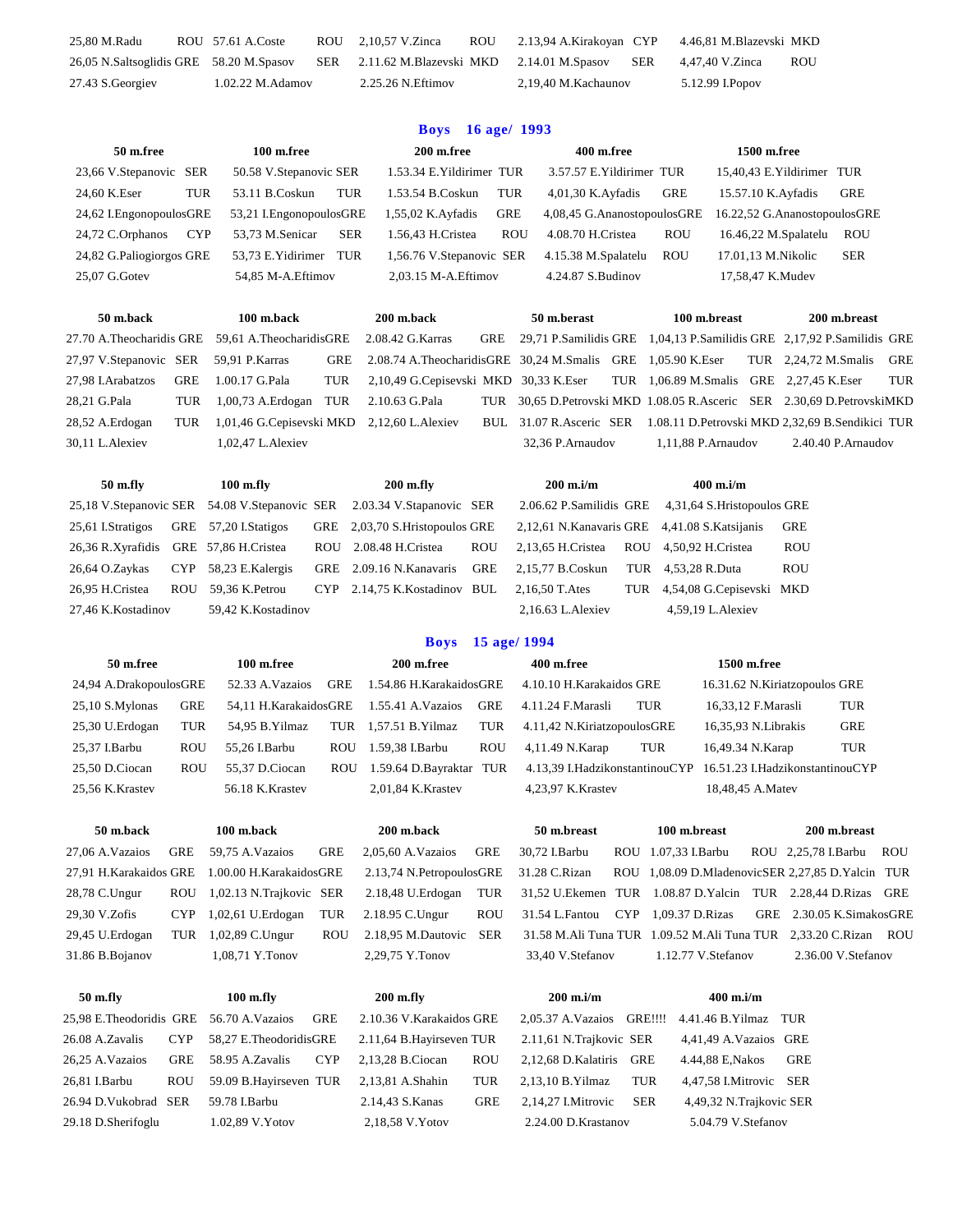|                          |            |                         |            | <b>Boys</b>                              |            | 14 age / 1995              |            |                           |                         |            |  |
|--------------------------|------------|-------------------------|------------|------------------------------------------|------------|----------------------------|------------|---------------------------|-------------------------|------------|--|
| 50 m.free                |            | 100 m.free              |            | 200 m.free                               |            | 400 m.free                 |            | 1500 m.free               |                         |            |  |
| 25,82 K.Ayar             | <b>TUR</b> | 55,34 M.Thiraios        | <b>GRE</b> | 1.59,28 M.Thiraios GRE                   |            | 4.08,72 E.Tsirapidis GRE   |            | 16.04.20 E.Tsirapidis GRE |                         |            |  |
| 25,86 M.Kodizis          | <b>GRE</b> | 55.41 M.Lekkas          | <b>GRE</b> | 2,00.16 E.Yildirim TUR                   |            | 4,12.23 E. Yildirim        | TUR        | 16,52.11 E.Yildirim       | TUR                     |            |  |
| 25,86 K.BalamoutisGRE    |            | 55,57 A.Ak              | TUR        | 2,00.77 E.TsirapidisGRE                  |            | 4.18,18 A. Vlahos          | <b>GRE</b> | 16.54,70 A.Vlahos         | <b>GRE</b>              |            |  |
| 25,93 Y.Krastev          | <b>BUL</b> | 56,29 E. Yildirim       | <b>TUR</b> | 2,00.87 A.Ak                             | <b>TUR</b> | 4.21.47 B.Kordan           | TUR        | 17,14,53 B.Kordan         | <b>TUR</b>              |            |  |
| 25,96 A.Ak               | TUR        | 56,64 M.Milosevic SER   |            | 2,04,33 N.Celic                          | <b>SER</b> | 4.25.20 N.Celic            | <b>SER</b> | 17,33,11 N.Celic          | <b>SER</b>              |            |  |
|                          |            | 57,81 Y.Krastev         |            | 2,07.75 P.Suharev                        |            | 4,25,22 P.Suharev          |            | 17,43,46 P.Suharev        |                         |            |  |
|                          |            |                         |            |                                          |            |                            |            |                           |                         |            |  |
| 50 m.back                |            | 100 m.back              |            | 200 m.back                               |            | 50 m.breast                |            | 100 m.breast              | 200 m.breast            |            |  |
| 29,61 N.Dasis            | <b>GRE</b> | 1,02.07 N.Dasis GRE     |            | 2,13,58 N.Dasis                          | <b>GRE</b> | 31.62 A.Gradinaru ROU      |            | 1,10,84 K.Buyuktas TUR    | 2.32,29 Z.Sevdalis GRE  |            |  |
| 29,67 B.Kartal           | TUR        | 1,03,15 B.Fodor ROU     |            | 2,15,90 B.Fodor                          | <b>ROU</b> | 32.32 K.Buyuktas TUR       |            | 1.10,84 G.Lappas GRE      | 2.32.87 K.Buyuktas TUR  |            |  |
| 29.96 B.Fodor            | ROU        | 1,03,77 M.Kodizas GRE   |            | 2,16,31 G.PateropoulosGRE 32,52 A.Maftei |            |                            | ROU        | 1,11.09 A.GradinaruROU    | 2.33.05 H.Mouzas GRE    |            |  |
| 30,43 G.PateropoulosGRE  |            | 1,04,73 B.Kartal TUR    |            | 2,21.30 S.Konaris                        | <b>CYP</b> | 33.02 S.Ugurlu             | <b>TUR</b> | 1.11.71 A.Maftei ROU      | 2.34,83 A.Gradinaru ROU |            |  |
| 30,77 M.Isik             | <b>TUR</b> | 1,06,21 N.Celic SER     |            | 2,22,78 B.Kartal                         | TUR        | 33.40 M.MilosevicSER       |            | 1.12,55 D.TsobandisGRE    | 2.36.95 A.Maftei        | <b>ROU</b> |  |
| 32,29 N.Dimitrov         |            | 1,09,41 N.Dimitrov      |            | 2.28,78 G.Gruychev                       |            | 33,53 I.Stojchev           |            | 1.15.10 I.Stojchev        | 2,46,35 I.Todorov       |            |  |
| 50 m.fly                 |            | $100$ m.fly             |            | $200$ m.fly                              |            | $200$ m.i/m                |            | $400$ m.i/m               |                         |            |  |
| 27,49 A.Gradinaru        | <b>ROU</b> | 59,69 N.Dasis           | <b>GRE</b> | 2,13,14 A.Aslanoglu TUR                  |            | 2.14,70 H.Mouzas           | <b>GRE</b> | 4,45,61 S. Kariatiras     | GRE                     |            |  |
| 27,54 D.Gianakis         | <b>GRE</b> | 59,91 D.Gianakis GRE    |            | 2,13,34 E.Tsirapidis GRE                 |            | 2,18,72 I. Theodoridis GRE |            | 4,47,17 H.Mouzas          | <b>GRE</b>              |            |  |
| 27,59 P.HaralambidisCYP  |            | 1,01,08 A.AslanogluTUR  |            | 2.15,75 H.Kapsasis GRE                   |            | 2,19,76 B.Fodor            | <b>ROU</b> | 4,56.68 N.Dimitrov        | <b>BUL</b>              |            |  |
| 27,61 Y.Krastev          | <b>BUL</b> | 1.01.17 A.Gradinaru ROU |            | 2,16,53 N.Dimitrov                       | BUL        | 2,20,65 A.Aslanoglu        | <b>TUR</b> | 4,58.47 B.Fodor           | <b>ROU</b>              |            |  |
| 27,85 K.Balamoutis GRE   |            | $1,01,20$ Y, Krastev    | BUL        | 2,18,92 Z.Saygin                         | <b>TUR</b> | 2,21.59 A.Gradinaru        | <b>ROU</b> | 4,58,79 A.Aslanoglu TUR   |                         |            |  |
| 2,22.07 N.Dimitrov       |            |                         |            |                                          |            |                            |            |                           |                         |            |  |
|                          |            |                         |            |                                          |            |                            |            |                           |                         |            |  |
| <b>Boys</b> 13 age/ 1996 |            |                         |            |                                          |            |                            |            |                           |                         |            |  |

# **50 m.free 100 m.free 200 m.free 400 m.free 1500 m.free** 26,45 F.Mylonas GRE 58.72 G.Karastergios GRE 2,06,87 I.AnastasopoulosGRE 4,29,46 A.Thaylaridis GRE 17.39.89 I.Paraskevopoulos GRE 26,74 G.Kodzbasis GRE 58,84 M.Tugui ROU 2,07,63 M.Tugui ROU 4,29.88 C.Yilmaz TUR 17,44.00 S.Arniakos GRE 26,96 M.Yordanov BUL 58,89 G.Kodzabasis GRE 2,07.68 I.Paskevopoulos GRE 4.34.30 I.Paraskevopoulos GRE 18,27,22 S.Tara TUR 27,26 M.Biyikli TUR 1.00.23 M.Yordanov BUL 2,09,21 C.Yilmaz TUR 4,36,12 M.Tugui ROU 18,46,36 V.Celic SER 27,34 A.Farcitiu ROU 1,00.70 A.Farcutiu ROU 2,11.32 D.Ozyurt TUR 4.39.65 V.Celic SER 18.46,99 M.Tugui ROU 2.18.01 T.Chernev 4.47.02 K.Iliev 18.49.46 K.Iliev

| 50 m.back             |            | 100 m.back                    | 200 m.back              |                    | 50 m.breast           |                 | 100 m.breast           |                     | 200 m.breast          |                    |
|-----------------------|------------|-------------------------------|-------------------------|--------------------|-----------------------|-----------------|------------------------|---------------------|-----------------------|--------------------|
| 31.69 K. Bozhilov     |            | BUL 1,05,37 F.Mylonas GRE     | 2.20.90 L.Filipakos GRE |                    | 34,35 A.Lazarevic SER |                 | 1.13.22 D.Toutos GRE   |                     | 2,36,73 D.Toutos GRE  |                    |
| 31.96 P.Bozdanis      | <b>GRE</b> | 1,06,14 L. Filipakos GRE      | 2,21.29 I. Iavasios     | GRE                | 34.80 R.Cosmir        | <b>ROU</b>      | 1.14,73 N.Rallis       | <b>GRE</b>          | 2.39.89 N.Ragazis GRE |                    |
| 32.10 H.HaralambouGRE |            | 1.08.48 V.Celic<br><b>SER</b> | 2,25,41 M.Durmaz TUR    |                    | 34.81 B.Polat         | TUR             | 1.15.05 B.Kurtman TUR  |                     | 2.45.92 B.Polat       | TUR                |
| 32,18 H.Cap           | TUR        | 1,08,53 M.Durmaz TUR          | 2,25.86 E.Kayrak        | TUR                | 34,84 R.Sahin         | TUR             | 1.15.41 R.Sahin        | TUR                 | 2.46.04 R.Sahin       | <b>TUR</b>         |
| 32,26 E.Kayrak        | TUR        | 1,08,87 D.Hainala ROU         | 2,26,74 V.Celic         | <b>SER</b>         | 34.95 D.Toutos        | <b>GRE</b>      | 1.15.60 A.LazarevicSER |                     | 2.49.50 R.Cusmir ROU  |                    |
|                       |            | 1.09.02 K.Bozhilov            |                         | 2.27.89 K.Bozhiliv |                       | 36.27 A.Bogunov |                        | $1,21,03$ A.Bogunov |                       | 2,55.30H.Bozadjiev |
|                       |            |                               |                         |                    |                       |                 |                        |                     |                       |                    |
| 50 m.fly              |            | $100$ m.fly                   | $200$ m.fly             |                    | $200 \text{ m}$ i/m   |                 |                        | $400$ m.i/m         |                       |                    |

|                   |            | 28,10 M. Yordanov BUL 1,02,44 I. Kaysarlis GRE 2,23.64 D. Ozyurt TUR |     |                          |     | 2,26,25 K.Kousaris GRE  |            | 5.08.83 I.Kaysarlis GRE |     |
|-------------------|------------|----------------------------------------------------------------------|-----|--------------------------|-----|-------------------------|------------|-------------------------|-----|
| 28.94 A.Farcutiu  | <b>ROU</b> | 1,03,84 M. Yordanov BUL                                              |     | 2,24,68 H. Fytanidis GRE |     | 2,26.50 L.Filipakos GRE |            | 5,10,40 K.Kousaris GRE  |     |
| 28,99 I.Kaysarlis | GRE        | 1,04,24 K.Bozhilov BUL                                               |     | 2.24.81 D.Pappas GRE     |     | 2,29,26 M.Tugui         | <b>ROU</b> | 5,25,48 A.Lazarevic SER |     |
| 29,23 A.Oner      | TUR        | 1,05,11. A.Koutsunis GRE                                             |     | 2,29,99 M.Biyikli TUR    |     | 2,31.70 B.Polat         | TUR        | 5.27,51 V.Celic         | SER |
| 29,27 M.Biyikli   | TUR        | 1,05,28 M.Tugui                                                      | ROU | 2,31.11 M.Tugui          | ROU | 2,31,74 D.Hainala ROU   |            | 5,32,11 M.Yildirim TUR  |     |
|                   |            |                                                                      |     | $2,35,86$ T. Cherney     |     | 2.37,64 T. Georgiev     |            | 5,32,62 Y. Andreev      |     |
|                   |            |                                                                      |     |                          |     |                         |            |                         |     |

# **Boys 12 age / 1997 50 m.free 100 m.free 200 m.free 400 m.free** 27,71 T.PapadopoulosCYP !!! 1,00,43 T.Papadopoulos CYP 2,14,08 S.Pothitos GRE 4.45.93 A.Vasileou GRE 28,12 K.Varalis GRE 1,00.78 A.Aygun TUR 2,15,58 B.Alicilar TUR 4.47,82 B.Raskovic SER 28,46 G.Taspinar TUR 1,01,52 G.Taspinar TUR 2,16,55 H.Sakci TUR 4,50,44 B.Alicilar TUR